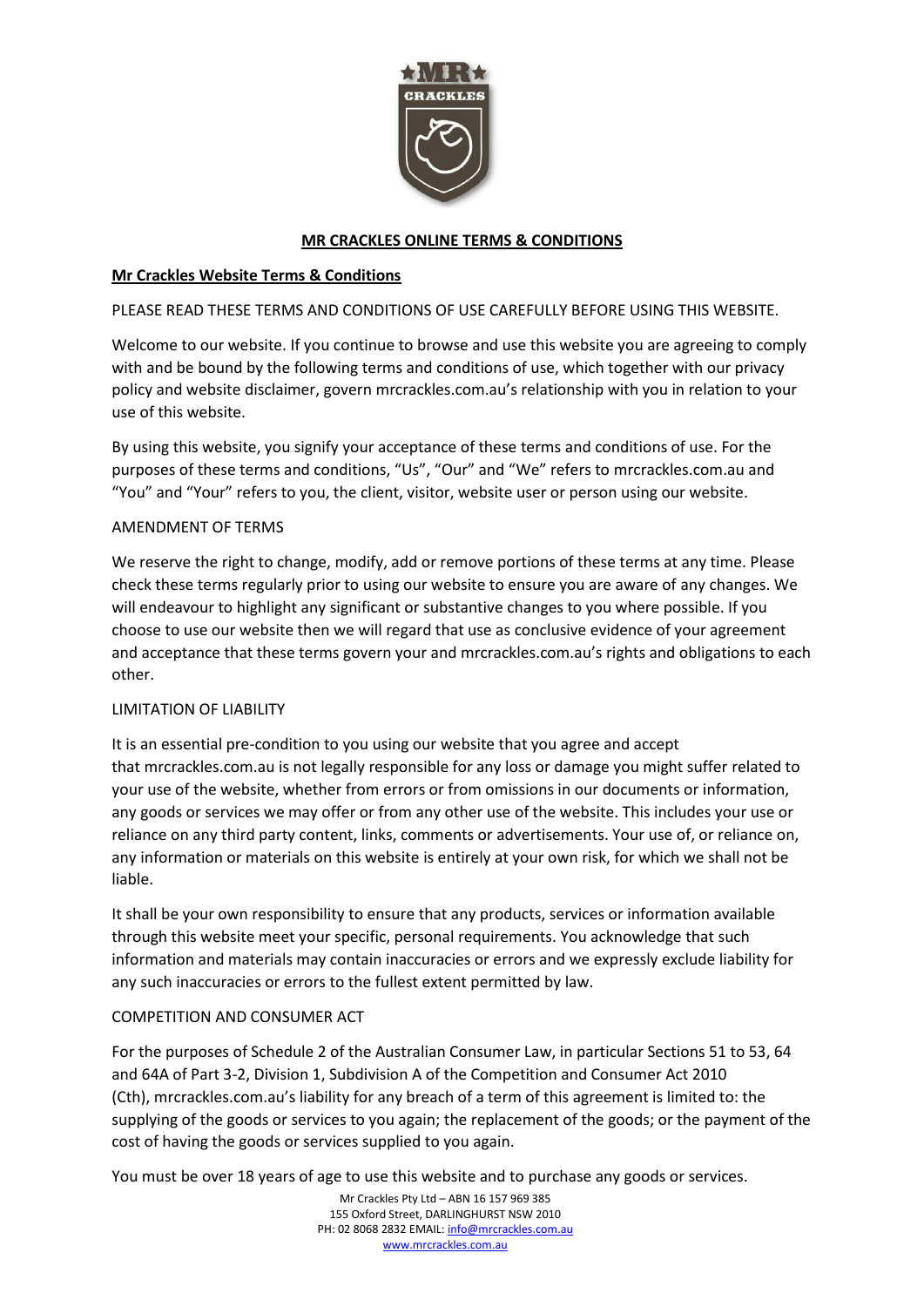### DELIVERY OF GOODS

Physical goods may be delivered by Australia Post and/or other reputable courier companies. Deliveries are processed promptly upon receipt of full payment. Delivery may take between 2 and 14 days, depending on the delivery option. Damaged or lost orders should be resolved with Australia Post or the courier company directly and we are not responsible for goods that are damaged in transit or not received. Replacement of damaged or lost items is made at the discretion of mrcrackles.com.au.

Digital goods are delivered immediately. Please be aware there are inherent risks associated with downloading any software and digital goods. Should you have any technical problems downloading any of our goods, please contact us so we may try to assist you.

### RETURNS AND REFUNDS

mrcrackles.com.au handles returns and processes refunds in accordance with the Australian Consumer Protection legislation.

Should you wish to return your order, please notify us within 7 days of purchase with a valid reason for return. If we are unable to resolve your complaint or further assist you, we will process a refund upon timely receipt of the goods purchased. Unopened goods will be refunded in full. Refunds will be processed promptly and payment made by the same method that you made payment. All refunds are made at the discretion of mrcrackles.com.au.

### LINKS TO OTHER WEBSITES

mrcrackles.com.au may from time to time provide on its website, links to other websites, advertisements and information on those websites for your convenience. This does not necessarily imply sponsorship, endorsement, or approval or arrangement between mrcrackles.com.au and the owners of those websites. mrcrackles.com.au takes no responsibility for any of the content found on the linked websites.

mrcrackles.com.au's website may contain information or advertisements provided by third parties for which mrcrackles.com.au accepts no responsibility whatsoever for any information or advice provided to you directly by third parties. We are making a 'recommendation' only and are not providing any advice nor do we take any responsibility for any advice received in this regard.

# DISCLAIMER

To the fullest extent permitted by law, mrcrackles.com.au absolutely disclaims all warranties, expressed or implied, including, but not limited to, implied warranties of merchantability and fitness for any particular purpose. mrcrackles.com.au gives no warranty that the documents, goods or services will be free of errors, or that defects will be corrected, or that our website or its server is free of viruses or any other harmful components.

Whilst we, at all times endeavour to have the most accurate, reliable and up-to-date information on our website, we do not warrant or make any representations regarding the use or the result of the use of any document, product, service, link or information in its website or as to their correctness, suitability, accuracy, reliability, or otherwise.

It is your sole responsibility and not the responsibility of mrcrackles.com.au to bear any and all costs of servicing, repairs, or correction. The applicable law in your state or territory may not permit these exclusions, particularly the exclusions of some implied warranties. Some of the above may not apply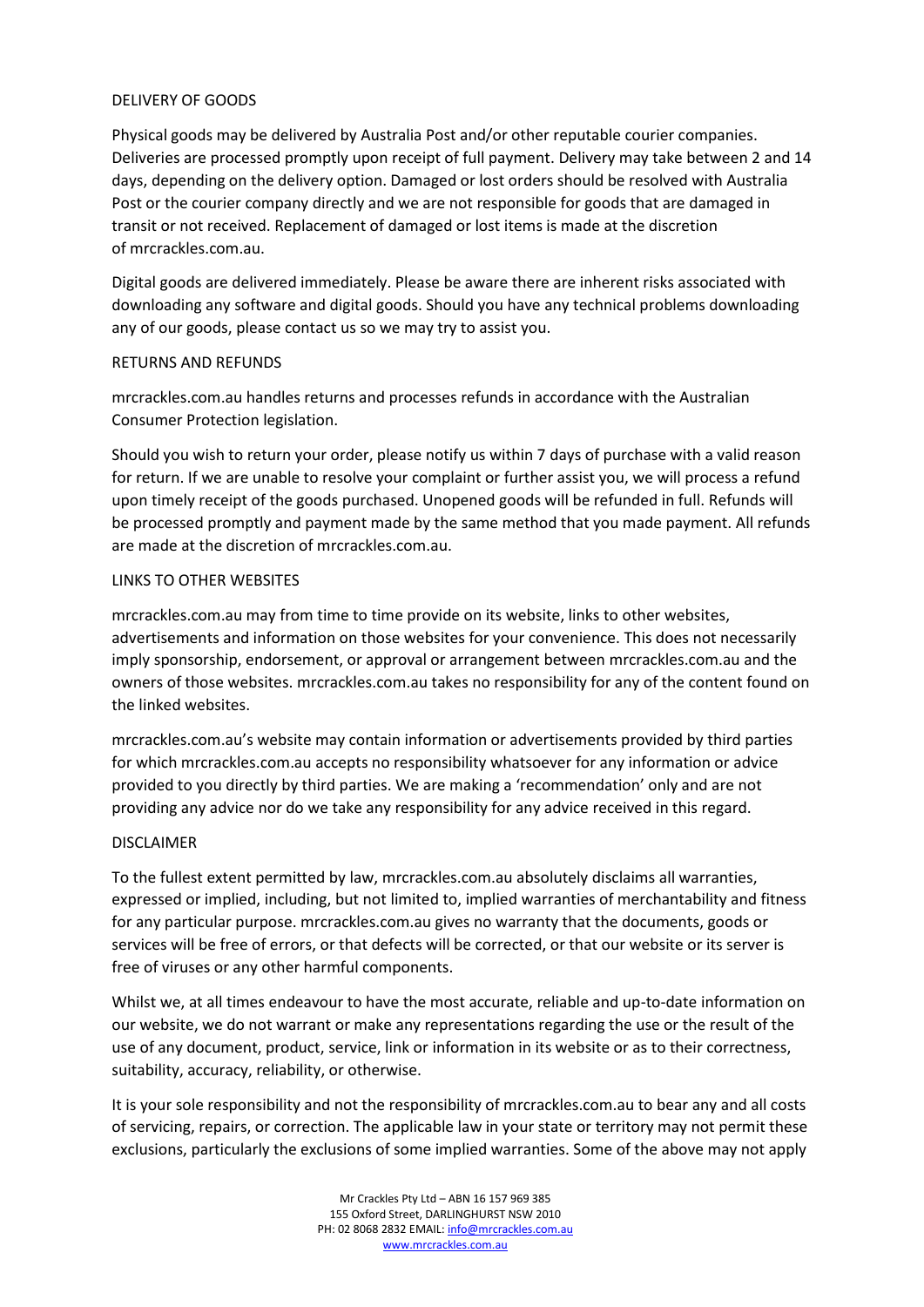to you but you must ensure you are aware of any risk you may be taking by using this website or any products or services that may be offered through it. It is your responsibility to do so.

### YOUR PRIVACY

At mrcrackles.com.au, we are committed to protecting your privacy. We use the information we collect about you to maximize the services that we provide to you. We respect the privacy and confidentiality of the information provided by you and adhere to the Australian Privacy Principles. Please read our separate Privacy Policy carefully.

You may change your details at any time by advising us in writing via email. All information we receive from our customers is protected by our secure servers. mrcrackles.com.au's secure server software encrypts all customer information before it is sent to us. Furthermore, all customer data collected is secured against unauthorized use or access. Credit card information is not stored by us on our servers.

### THIRD PARTIES

We do not and will not sell or deal in personal or customer information. We may however use in a general sense without any reference to your name, your information to create marketing statistics, identify user demands and assist in meeting customer needs generally. In addition, we may use the information that you provide to improve our website and services but not for any other use.

### DISCLOSURE OF INFORMATION

mrcrackles.com.au may be required, in certain circumstances, to disclose information in good faith and where mrcrackles.com.au is required to do so in the following circumstances: by law or by any court; to enforce the terms of any of our customer agreements; or to protect the rights, property or safety of our customers or third parties.

### EXCLUSION OF COMPETITORS

If you are in the business of creating similar documents, goods or services for the purpose of providing them for a fee to users, whether they be business users or domestic users, then you are a competitor of mrcrackles.com.au. mrcrackles.com.au expressly excludes and does not permit you to use or access our website, to download any documents or information from its website or obtain any such documents or information through a third party. If you breach this term then mrcrackles.com.au will hold you fully responsible for any loss that we may sustain and further hold you accountable for all profits that you might make from such unpermitted and improper use. mrcrackles.com.au reserves the right to exclude and deny any person access to our website, services or information in our sole discretion.

# COPYRIGHT, TRADEMARK AND RESTRICTIONS OF USE

This website contains material which is owned by or licensed to us. This material includes, but is not limited to, the design, layout, look, appearance, trademarks and graphics. You are not permitted to reproduce the documents, information or materials on the website for the purposes of sale or the use by any third party. In particular you are not permitted to republish, upload, transmit electronically or otherwise or distribute any of the materials, documents or products that may be available for download from time to time on this website.

mrcrackles.com.au expressly reserves all copyright and trademark in all documents, information and materials on our website and we reserve the right to take action against you if you breach any of these terms.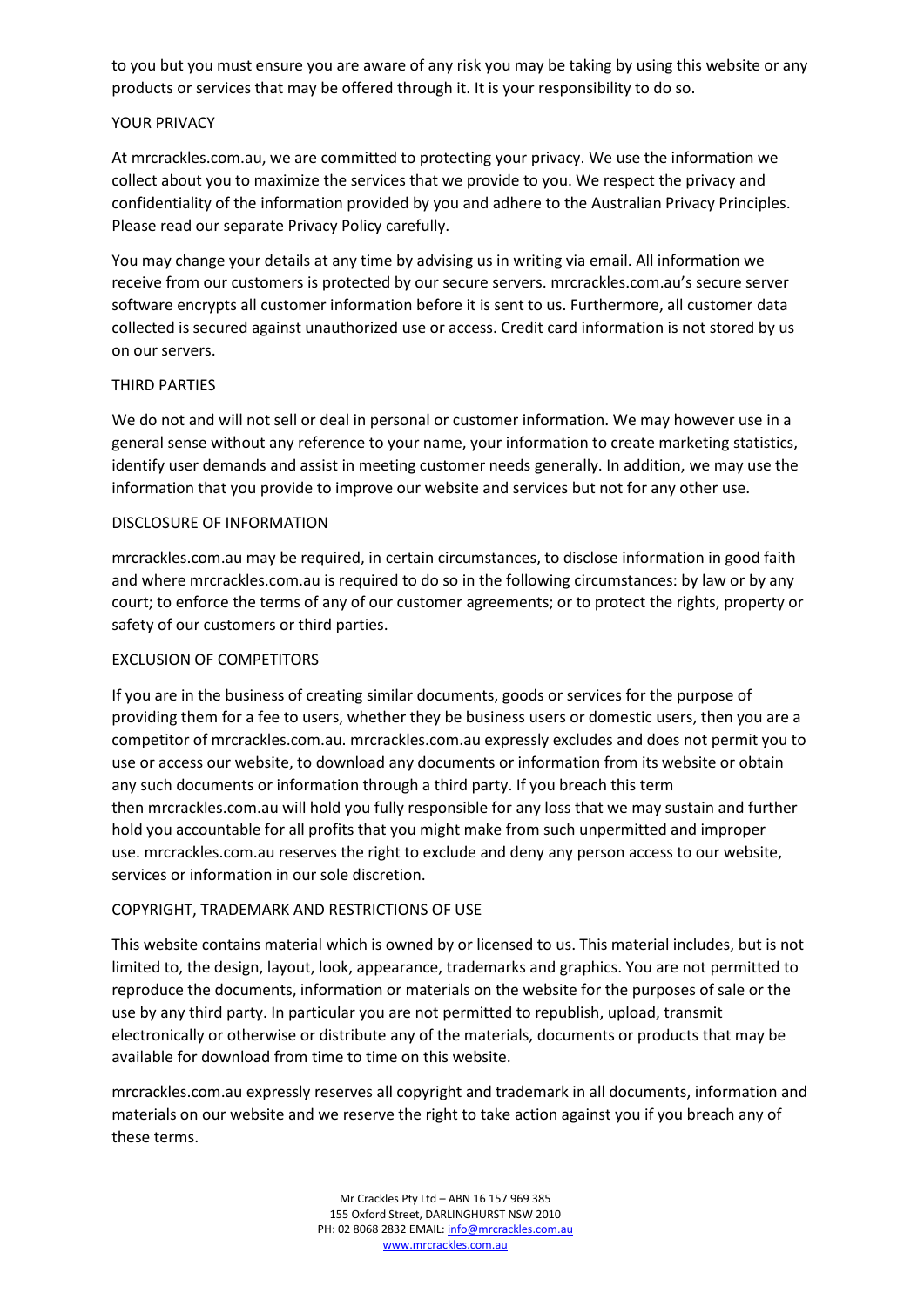Any redistribution or reproduction of part or all of the contents in any form is prohibited other than the following: you may print or download to a local hard disk extracts for your personal and noncommercial use only; and you may copy the content to individual third parties for their personal use, but only if you acknowledge the website as the source of the material.

You may not, except with our express written permission, distribute or commercially exploit the content. Nor may you transmit it or store it in any other website or other form of electronic retrieval system.

## WHOLE AGREEMENT

These terms and conditions represent the whole agreement between you and mrcrackles.com.au concerning your use and access to mrcrackles.com.au's website and your use and access to the documents and information on it. No other term is to be included in this agreement except where it is required to be included by any legislation of the Commonwealth or any State or Territory. All implied terms except those implied by statute and which cannot be expressly excluded are hereby expressly excluded.

# EXCLUSION OF UNENFORCEABLE TERMS

Where any clause or term above would by any applicable statute be illegal, void, or unenforceable in any State or Territory then such a clause shall not apply in that State or Territory and shall be deemed never to have been included in these terms and conditions in that State or Territory. Such a clause if legal and enforceable in any other State or Territory shall continue to be fully enforceable and part of this agreement in those other States and Territories. The deemed exclusion of any term pursuant to this paragraph shall not affect or modify the full enforceability and construction of the other clauses of these terms and conditions.

### FOOD OR CATERING

The information contained in this website is for general information purposes only and is not meant to substitute professional dietary advice or treatment. If you have or suspect you may have allergies or medical issues which may be affected by certain foods, or, after taking any of our products, find you may have or be experiencing side effects, you should promptly contact your health care provider. Any statements regarding dietary supplements are to be used at your discretion and are not intended to diagnose, treat, cure or prevent any disease.

#### JURISDICTION

This agreement and this website are subject to the laws of NSW and Australia. If there is a dispute between you and mrcrackles.com.au that results in litigation then you must submit to the jurisdiction of the courts of NSW.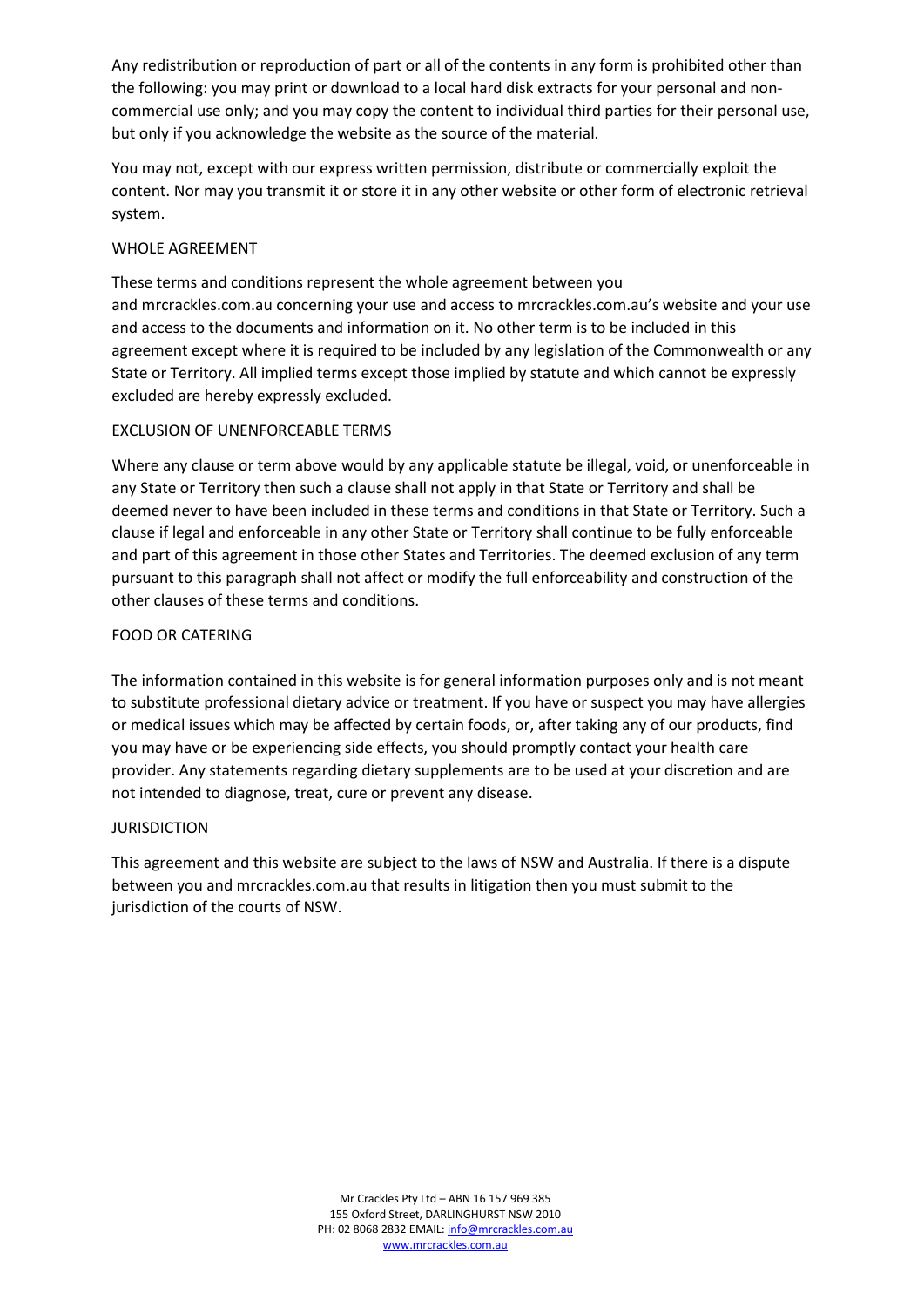# **Mr Crackles Website Privacy Policy**

#### YOUR PRIVACY

#### Last updated: 18 January 2021

At mrcrackles.com.au, we are committed to protecting your privacy as a customer and an online visitor to our website. We use the information we collect about you to maximize the services that we provide to you. We respect the privacy and confidentiality of the information provided by you and adhere to the Australian Privacy Principles. Please read our privacy policy below carefully.

#### INFORMATION WE COLLECT FROM YOU

In the course of your visits to our website or use of our products and services, we may obtain the following information about you: name, company name, email address, telephone number, credit card details, billing address, geographic location, IP address, survey responses, support queries, blog comments and social media handles (together 'Personal Data').

Our services are not directed to persons under 18 and we do not knowingly collect Personal Data from anyone under 18. If we become aware that a child under 18 has provided us with Personal Data, we will delete that information as quickly as possible. If you are the parent or guardian of a child and you believe they have provided us with Personal Data without your consent, then please contact us.

You can review, correct, update or delete your Personal Data by either logging into your account and making the changes yourself or contacting us directly to do so.

#### HOW WE USE YOUR INFORMATION

Personally Identifiable Information: We use the information we collect to deliver our services to you, including: communicating with you, providing technical support, notifying you of updates and offers, sharing useful content, measuring customer satisfaction, diagnosing problems and providing you with a personalised website experience.

Marketing communications are only sent to you if you have requested or subscribed to them. You can opt out of our marketing communications at any time by unsubscribing or emailing us and your request will be actioned immediately.

Non-Personally Identifiable Information: We also use the information we collect in aggregated and anonymized forms to improve our services, including: administering our website, producing reports and analytics, advertising our products and services, identifying user demands and assisting in meeting customer needs generally.

Any information you choose to make publicly available, such as blog comments and testimonials on our website, will be available for others to see. If you subsequently remove this information, copies may remain viewable in cached and archived pages on other websites or if others have copied or saved the information.

#### STORAGE AND SECURITY OF YOUR INFORMATION

We will use all reasonable means to protect the confidentiality of your Personal Data while in our possession or control. All information we receive from you is stored and protected on our secure servers from unauthorized use or access. Credit card information is encrypted before transmission and is not stored by us on our servers.

To enable us to deliver our services, we may transfer information that we collect about you, including Personal Data, across borders for storage and processing in countries other than Australia.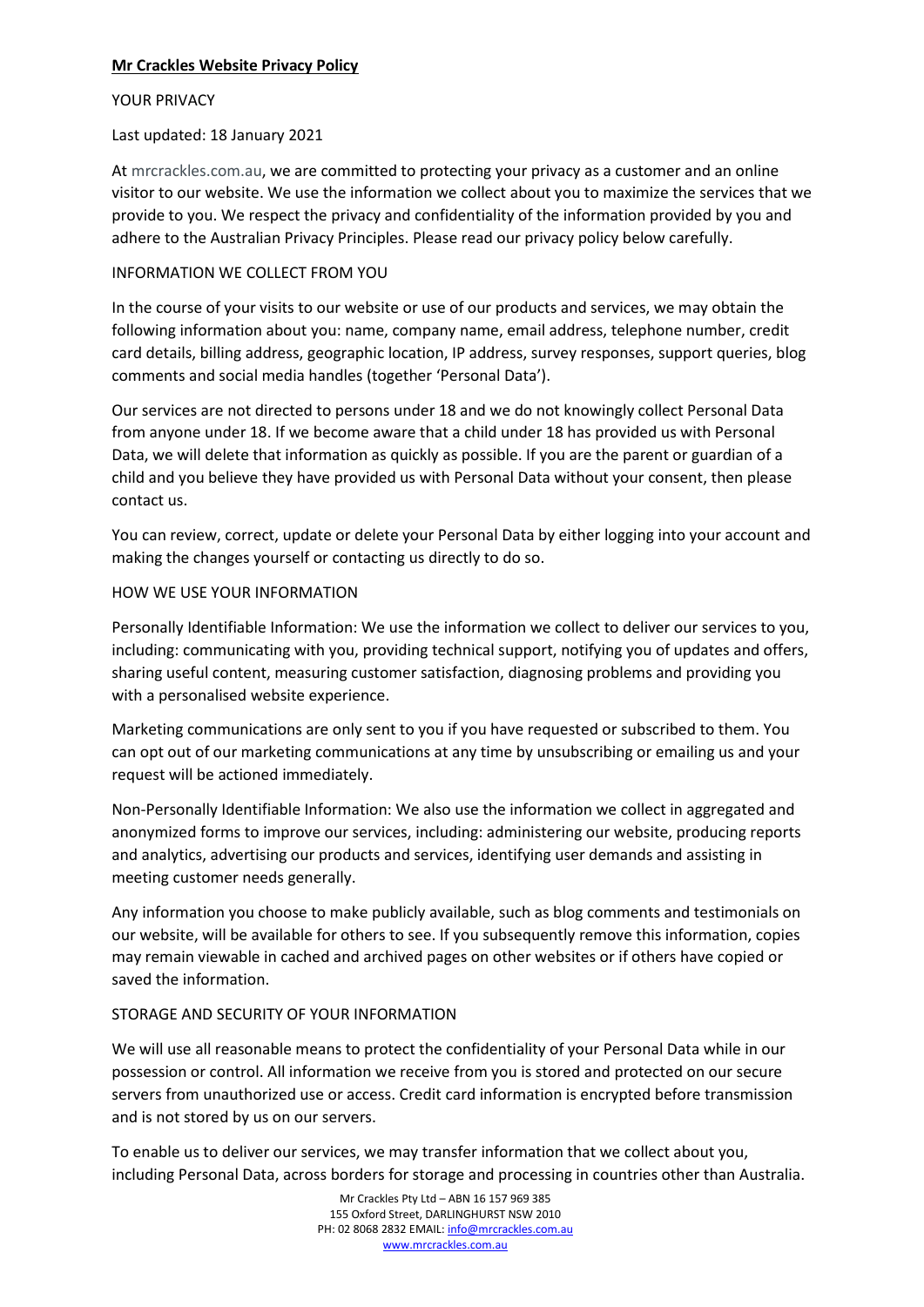If your Personal Data is transferred and processed outside Australia, it will only be transferred to countries that have adequate privacy protections.

We retain your personal information for as long as needed to provide services to you and as otherwise necessary to comply with our legal obligations, resolve disputes and enforce our agreements.

In the event there is a breach of our security and your Personal Data is compromised, we will promptly notify you in compliance with the applicable law.

# COOKIES AND PIXELS

A cookie is a small file placed in your web browser that collects information about your web browsing behaviour. Use of cookies allows a website to tailor its configuration to your needs and preferences. Cookies do not access information stored on your computer or any Personal Data (e.g. name, address, email address or telephone number). Most web browsers automatically accept cookies but you can choose to reject cookies by changing your browser settings. This may, however, prevent you from taking full advantage of our website.

Our website uses cookies to analyse website traffic, provide social media sharing and liking functionality and help us provide a better website visitor experience. In addition, cookies and pixels may be used to serve relevant ads to website visitors through third party services such as Google Adwords and Facebook Adverts. These ads may appear on this website or other websites you visit.

### SHARING YOUR INFORMATION WITH THIRD PARTIES

We do not and will not sell or deal in Personal Data or any customer information.

Your Personal Data details are only disclosed to third party suppliers when it is required by law, for goods or services which you have purchased, for payment processing or to protect our copyright, trademarks and other legal rights. To the extent that we do share your Personal Data with a service provider, we would only do so if that party has agreed to comply with our privacy standards as described in this privacy policy and in accordance with applicable law. Our contracts with third parties prohibit them from using any of your Personal Data for any purpose other than that for which it was shared.

#### DISCLOSURE OF YOUR INFORMATION

We may from time to time need to disclose certain information, which may include your Personal Data, to comply with a legal requirement, such as a law, regulation, court order, subpoena, warrant, in the course of a legal proceeding or in response to a law enforcement agency request. Also, we may use your Personal Data to protect the rights, property or safety of mrcrackles.com.au, our customers or third parties.

If there is a change of control in one of our businesses (whether by merger, sale, transfer of assets or otherwise) customer information, which may include your Personal Data, could be transferred to a purchaser under a confidentiality agreement. We would only disclose your Personal Data in good faith and where required by any of the above circumstances.

#### LINKS TO OTHER WEBSITES

This website may contain links to other websites. These links are meant for your convenience only. Links to third party websites do not constitute sponsorship or endorsement or approval of these websites. Please be aware that we are not responsible for the privacy practices of such other websites. We encourage our users to be aware, when they leave our website, to read the privacy